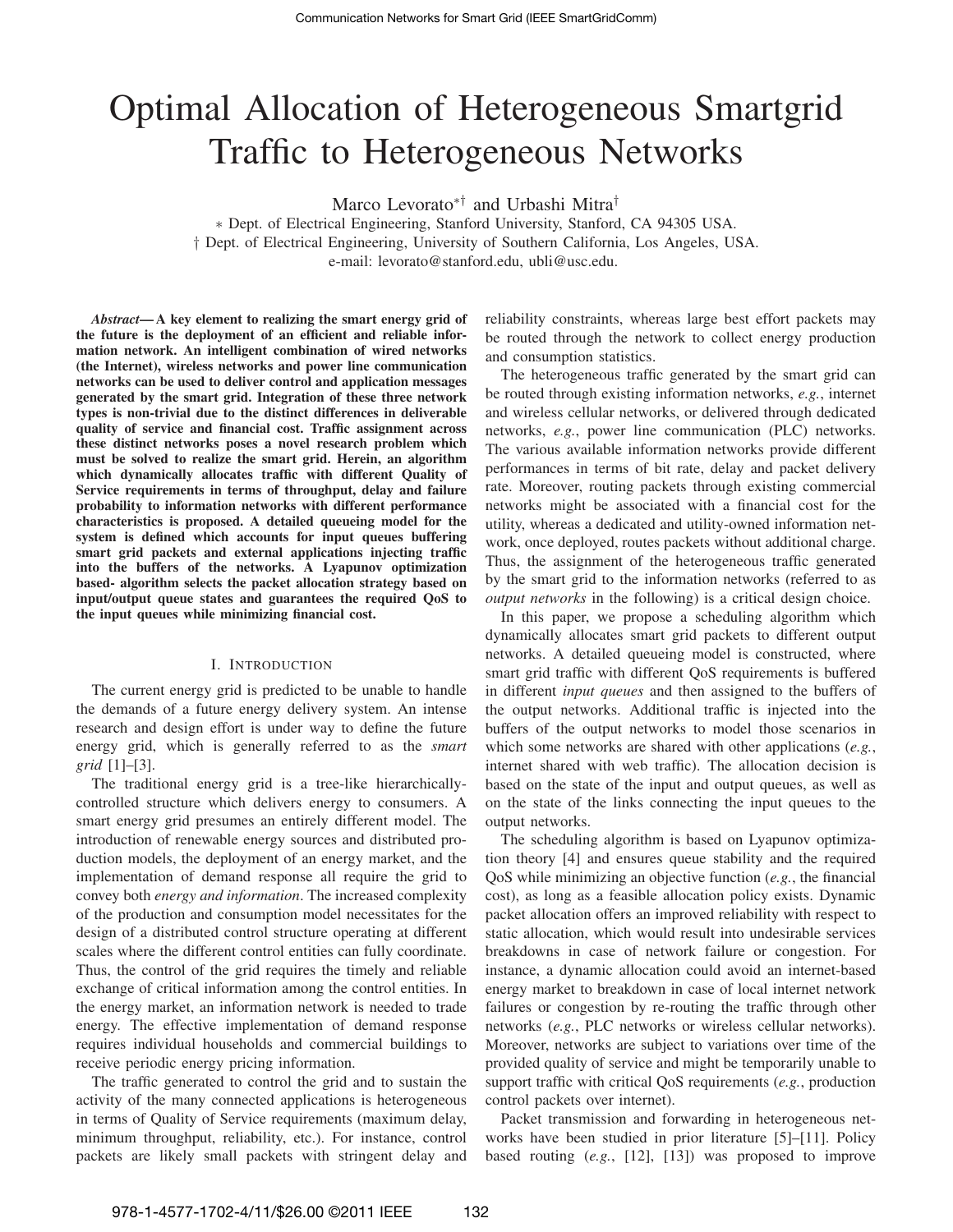QoS of communication networks. However, the smart grid scenario considered herein differs from those investigated in prior literature. The perspective we take is that of *allocating packets to networks* with distinct characteristics in order to meet heterogeneous QoS constraints, rather than optimizing the operations of the networks. The networks then deliver the allocated packets according to their standard protocols.

The rest of the paper is organized as follows. In Section II discusses the smart grid scenario and the main challenges in terms of information delivery among the entities of the grid. Section III describes the queueing model considered herein. The optimization algorithm is presented in Section IV. Section V provides illustrative numerical results and Section VI concludes the paper.

## II. SMART GRID AND INFORMATION NETWORKS

The smart grid differs from the traditional energy grid in many aspects. We list in the following some of the key elements and issues of the smart grid.

- **Distributed production:** the diffusion of renewable energy may shift the energy production model from a scenario with a relatively small number of large production sites to a large number of small production sites spread over the territory [14]. For instance, individual households or commercial buildings may install photovoltaic panels and geothermic systems and inject in the energy grid the excess of produced energy.
- **Stochastic production:** conversely to fossil fuel-based energy production, which can be controlled by the utility, renewable energy production of most renewable sources is stochastic [15], [16]. For instance, the amount of energy produced by photovoltaic panels and eolic turbines depends on metereological variables (sun irradiation and wind speed).
- **Energy market:** whereas in the traditional energy grid there is a rigid individual seller to individual consumer market model, the distributed production model may generate an energy market in which individual producerconsumer entities trade energy on the grid. In this scenario, individual producer-consumers/producers control the amount of produced, consumed and traded energy based on utility grid and market information [17], [18]
- **Load stress:** stochastic and distributed production and price-based consumption correlate in space the availability of energy and make the grid more sensible to local overload. Coordination among local controllers is crucial to avoid local grid failures. In addition to that, the technological shift to electric vehicles is going to generate a considerable, and time-space correlated, load stress to the grid due to battery charging. Coordination among charging stations and timely load information might be critical to avoid breakdown of the utility grid [19], [20].

The control and management of the smart grid is considerably more challenging than in traditional utility grids. Stochastic and diffused production, price-based local consumption and production make control much harder than in a simple energy demand-and-delivery system. In this scenario a centralized control rationale is likely ineffective. One of the leitmotifs of smart grid is, in fact, to push intelligence to the edges of the grid, which means a distributed *local* control structure operating at different scales of the system. However, distributed control requires a certain degrees of coordination, and thus information exchange, among the control entities.

The scenario sketched above, besides the deployment of a physical *energy network*, requires the physical or logical construction of an *information network* to provide information to the control entities, as well as to support other smart grid applications. The entities of the energy grid are sources of traffic with potentially different characterization (*e.g.*, size of the packets) and Quality of Service (QoS) requirements (*e.g.*, delay, reliability, rate). For instance, distributed control may require the exchange of short packets with critical delay and reliability constraints (*e.g.*, packets triggering an injection of energy into the grid to face an unexpected increase of demand), and larger packets with relaxed delay and reliability constraints (*e.g.*, cyclic exchange of production/consumption statistics). Production sites may need to broadcast production information, whereas battery charging station may send load information. The energy market may generate delay and reliability critical packets for financial transactions and larger packets conveying pricing information. Additionally, individual households may deploy local networks to control energy consumption and production.

It is clear from the previous discussion that in order to achieve a mature smart grid technology, the information grid needs to support a wide range of services generating a heterogeneous traffic with a wide range of QoS requirements. However, the information grid might not be a physical network dedicated to the control/management of energy grid, but rather a *logical network collecting existing networks and dedicated networks*. Fractions of the huge smart grid traffic volume can be routed through internet (locally connected by wireless Local Area Networks), wireless cellular networks and Power Line Communications (PLC) networks. Clearly, each individual network has different characteristics. For instance, internet potentially has a much larger rate than PLC networks, but is shared with web traffic and subject to congestion, delay and packet dropping, whereas small rate PLC connections may be deployed on the energy grid itself and be dedicated to the management of the grid. Wireless networks are subject to fading and interference, and, again, mainly dedicated to other applications. The deployment of a dedicated network handling the whole energy-related traffic is financially challenging and unlikely, so that the part of the traffic is likely routed through existing networks, which are shared with other applications. The various services and different kind of traffics generated by the smart grid need, then, to be allocated to the different available networks, taking into account the requirements in terms of QoS of the packets and the characteristics of the networks.

## III. SYSTEM MODEL

In this section, we describe the system model considered in this paper. The system is divided into *input queues*, comprised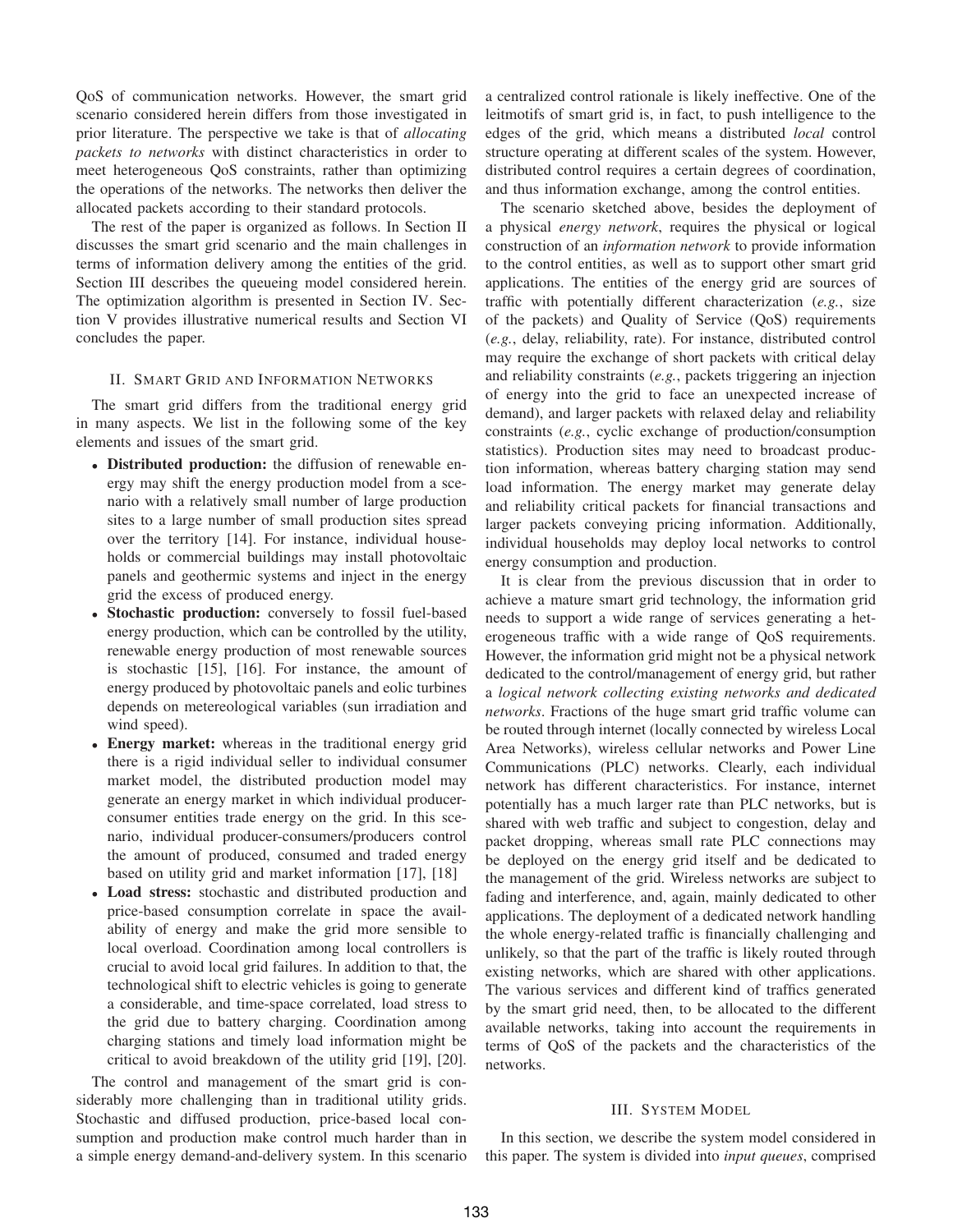

Fig. 1. System model as described in Section III.

of buffers associated with a different QoS requirement and characterization, and *output networks*, representing the various options for the delivery of the packets. The two sets are connected by links associated with a, potentially time varying channel in order to model variations in fading and capacity.

### *A. Queueing Model*

Consider the system depicted in Fig. 1 with  $N_q$  input queues and  $N<sub>o</sub>$  output networks. Slotted time operations are assumed, where the duration of a time slot is equal to  $\tau$ s. The size of the packets in the network are expressed in units corresponding to buffer slots.

The random variable  $A_i(t) \in \mathcal{A}_i \subseteq \mathbb{N}_0^+, i = 1, \dots, N_q$ , is equal to the number of packets injected in the input queue  $i$  in the time slot  $t \in \mathbb{N}_0^+$ , where  $\mathbb{N}_0^+ = \mathbb{N}^+ \cup 0$ . Packets entering the input queue *i* have fixed size equal to  $\ell_i^q$  units.  $Q_i(t)$  is the number of buffer slots of the input queue  $i$  which store packets at time  $t\tau^+, i=1,\ldots, N_q.$ 

The output network  $j$  characterized by a fixed average delivery delay  $\delta_i$ s which represents the end-to-end delay of packets routed through the network to their destination. The interface to the output network  $j$  is composed of a queue (network queue) which buffers all the packets to be transmitted and a random variable  $E_i(t)$  which represents exogenous packets of size  $\ell_j^o$  entering the network queue at time t. The number of buffer slots storing packets in the queue of the output network j at time  $t\tau^+$  is  $O_i(t)$ .

At the beginning of each time slot  $t U_{ij}(t)$ , with  $i=1,\ldots, N_q$  and  $j=1,\ldots, N_o$ , units are removed from the input queue  $i$  and sent to the output network  $j$ , where  $0 \le U_{ij}(t) \le \min[C_{ij}(t), Q_i(t)]$  and  $C_{ij}(t)$  is the maximum number of buffer units per slot supported by the channel between input queue  $i$  and output network  $j$ . We assume that  $C_{ij}(t)$  is finite for any t. Fractions of packets cannot be transferred from a buffer to another, and thus  $U_{ij}(t) = n\ell_i^q$ ,  $n=0, 1, \ldots$ 

Once transferred to the buffer of the output network, the output network is in charge of forwarding the packet to its final destination. The framework proposed herein controls packet transfers from the input queues to the output networks, whereas packet forwarding through the network is performed according to standardized protocols which are associated with network specific delay, rate and failure probability.

Packets in the network queue j are served at rate  $\mu_i$ units/slot. Packet failure and retransmission are incorporated in the model. In particular, packets originating from the input network *i* are retransmitted at most  $F_{ij}$  times by the output network j and that packet failure occurs with probability  $\rho_{ij}$ . similarly, exogenous packets entering the output network  $j$  are retransmitted at most  $F_i$  times and fails with probability  $\rho_i$ . The random sequences  $P_j(t)$ ,  $t \in \mathbb{N}_0^+$  track packet failures. The delivery delay associated with the output queue  $j$  is denoted by  $D_j$ . Note that in real systems,  $\mu_j$ ,  $\rho_{ij}$  and  $D_j$  may be time varying and need to be estimated by the controller. These aspects of the system are left for future developments of the framework.

The system described above captures the important features of the scenario of interest. Input queues model the arrival and buffering of the packets associated with the various services generated by the smart grid, with service-specific traffic volume and packet size. The exogenous stochastic traffic injected in the output networks account for the possibility that the network is shared with other local applications and may be temporarily congested. Different service rates, failure probabilities and retransmission protocols account characterize the performance of the output network. As will be detailed later, the system also allows the definition of individual input queue performance metrics to be used as objective and constraint function in the optimization problem.

## *B. System Dynamics*

We define in the following the stochastic evolution of the variables describing the state of the system. For the sake of simplicity, it is assumed in the following that arrivals variables  $A_i(t)$  and  $E_j(t)$ , with  $i=1,\ldots,N_q$  and  $j=1,\ldots,N_o$ , are *i.i.d.* random variables. The inclusion in the model of correlated arrivals is left for future research.

The update rule for the number of units of traffic in the input queue  $i$  is

$$
Q_i(t+1) = Q_i(t) + \ell_i^q A_i(t) - \sum_{j=1}^{N_o} U_{ij}(t).
$$
 (1)

Note that each packet arrival occupies  $\ell_i^q$  buffer units.

The update rule for the number of units of traffic in the queue in the output network  $j$  is

$$
O_j(t+1) = O_j(t) + R_j \ell_j^o E_j(t) + R_{ij} \sum_{i=1}^{N_q} \ell_i^q U_{ij}(t) - \mu_j,
$$
 (2)

where  $R_j$  and  $R_{ij}$  are multiplication factors accounting for retransmissions. In particular, when a packet is transferred from the input queue i to the output network j,  $R_{ij}$  replicas are created. For the sake of simplicity, we assume that the number of replicas is fixed and equal to the minimum integer larger than or equal to the average number of retransmissions, that is  $[R_{ij}]$  where

$$
R_{ij} = 1 + \sum_{f=1}^{F_{ij}} \rho_{ij}{}^f.
$$
 (3)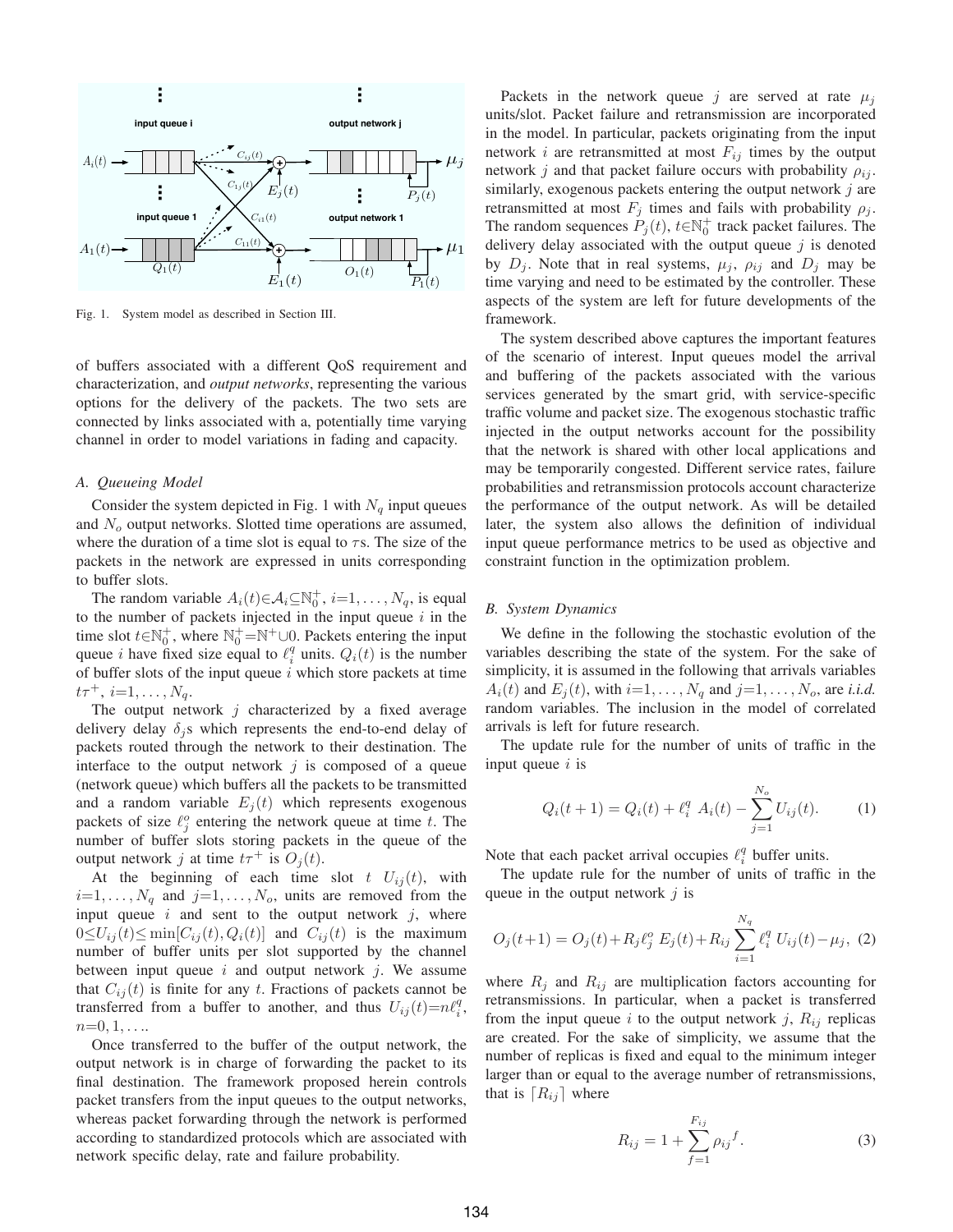More sophisticated models accounting for variable per packet retransmissions can be included in the framework without significant modifications to the discussion and results.  $R_i$ is defined analogously for the exogenous traffic entering the output network  $j$ .

The variables  $U_{ij}(t)$  are controlled by the system and are determined according to a randomized policy which maps the state of the system (queues and links) to packet transfers to the output queues.

#### *C. Performance Metrics*

Input queues correspond to smart grid services with different QoS requirements. In particular, individual service throughput, packet overall delay and packet failure probability are considered as performance metrics.

The throughput associated with the input queue  $i$  expressed in buffer units per time slot is the time average

$$
\lim_{T \to \infty} \sup \frac{1}{T} \sum_{t=0}^{T-1} \sum_{j=1}^{N_o} E[U_{ij}(t)] \Phi_{ij},
$$
\n(4)

where  $\Phi_{ij} = 1 - \rho_{ij}^{F_{ij}}$  is the overall success probability provided by the output network  $j$  to packets transferred from the input queue i and  $E[\cdot]$  denotes expectation. Thus, the throughput is the average number of units of traffic transferred to the output networks and then successfully delivered.

The overall average delay of a packet arrived in the input queue  $i$  has three components: the waiting time in the buffer of the input queue  $i$ , the average waiting time in the buffer and the average delivery delay of the output network. Note that the three components are all functions of the transfer policy from the input queue to the output networks. In fact, the transfer policy determines the average rate at which packets are removed from the input queue, and thus the average permanence of time of the packets, but also the fraction of packets assigned to the various output networks given their buffer status. By Little's law, the average waiting time in the input queue i expressed in slots is

$$
\lim_{T \to \infty} \sup \frac{1}{\lambda_i^{in} T} \sum_{t=0}^{T-1} E[Q_i(t)].
$$
\n(5)

where  $\lambda_i^{in}$  is the average arrival rate in units per slot  $\lim_{T\to\infty} \int_T^1/T \sum_{t=0}^{T-1} \sup \mathcal{C}_i^q A_i(t).$ 

Given that a packet is assigned to the output network  $j$ , and that the units of traffic in the output buffer are  $O_i(t)$  the time (in slots) spent by the packet before being served by the output queue is  $O_i(t)\mu_i$ . Therefore, the average time spent by a packet transferred from the input queue  $i$  to the output network  $j$  is

$$
\lim_{T \to \infty} \sup \frac{1}{T} \sum_{t=0}^{T-1} \sum_{j=1}^{N_o} \frac{1}{\lambda_i^{in} \mu_j} E[U_{ij}(t) O_j(t)].
$$
 (6)

The average time spent by the packet in the buffer of the various output networks is weighted by the assignment probability.

Similarly, the delivery delay of a packet needs to be averaged over the output networks as follows

$$
\lim_{T \to \infty} \sup \frac{1}{T} \sum_{t=0}^{T-1} \sum_{j=1}^{N_o} \frac{1}{\lambda_i^{in}} E[U_{ij}] R_{ij} D_j.
$$
 (7)

The probability that a packet is successfully delivered to its final destination is simply

$$
\lim_{T \to \infty} \sup \frac{1}{\lambda_i^{in} T} \sum_{t=0}^{T-1} \sum_{j=1}^{N_o} E[U_{ij}(t)] \Phi_{ij}.
$$
 (8)

An average financial cost can be associated to the allocation strategy if we define  $L_j$  as the cost per unit of traffic transfered. We then define

$$
\lim_{T \to \infty} \sup \frac{1}{\lambda_i^{in} T} \sum_{t=0}^{T-1} \sum_{i=1}^{N_q} \sum_{j=1}^{N_o} E[U_{ij}(t)] L_j.
$$
 (9)

## IV. SCHEDULING VIA LYAPUNOV OPTIMIZATION

The performance metrics defined in the previous section are all functions of the allocation policy, which determines the amount of packets transferred from the input queues to the output networks in every time slot. We address the general problem of minimizing/maximizing one of the average performance metrics given inequality constraints on a set of others average performance metrics with guarantees on the mean rate stability of the queues in the system. Define the cost functions  $y_k(t)$ ,  $k=0, \ldots, N_c$ . The optimization problem, then, is formulated as

Minimize: 
$$
\lim_{T \to \infty} \sup \frac{1}{T} \sum_{t=0}^{T-1} E[y_0(t)],
$$
 (10)  
s.t.:  $\lim_{T \to \infty} \sup \frac{1}{T} \sum_{t=0}^{T-1} E[y_k(t)] \leq \overline{y}_k$ ,  $k=1,..., N_c$ ,  
 $\lim_{T \to \infty} \sup \frac{1}{T} E[Q_i(t)] = 0$ ,  $i=1,..., N_q$ ,  
 $\lim_{T \to \infty} \sup \frac{1}{T} E[O_j(t)] = 0$ ,  $j=1,..., N_o$ ,  
 $U_{ij}(t) \leq C_{ij}(t)$ ,  $\forall i, j$ . (11)

The equality constraints describe the limiting behavior of the packet arrival and departure rates from the queues. The inequality constraints force the policy to meet QoS requirements in terms of throughput, delay and delivery probability according to the metrics defined in the previous section. For instance, the cost function  $y_k(t)=\overline{\Theta}_i-U_{ij}(t)\Phi_{ij}$  with  $\overline{y}_k=0$ forces the throughput of the input queue  $i$  to be larger that  $\overline{\Theta}_i^{\min}$  $\sum_{i=1}^{n}$ . Specific examples will be discussed in Sec. V.

We use the Lyapunov drift optimization framework proposed in [4] to optimize the allocation strategy. The optimization algorithm realizes a tradeoff between the average number of packets in the stabilized queues and the time average of the objective function. Note that the allocation policy is shown to be optimal [4] A set of *virtual* queues  $Z_k(t)$  is defined. The update rule for the virtual queues is

$$
Z_k(t+1) = \max(0, Z_k(t) + y_k(t) - \overline{y}_k). \tag{12}
$$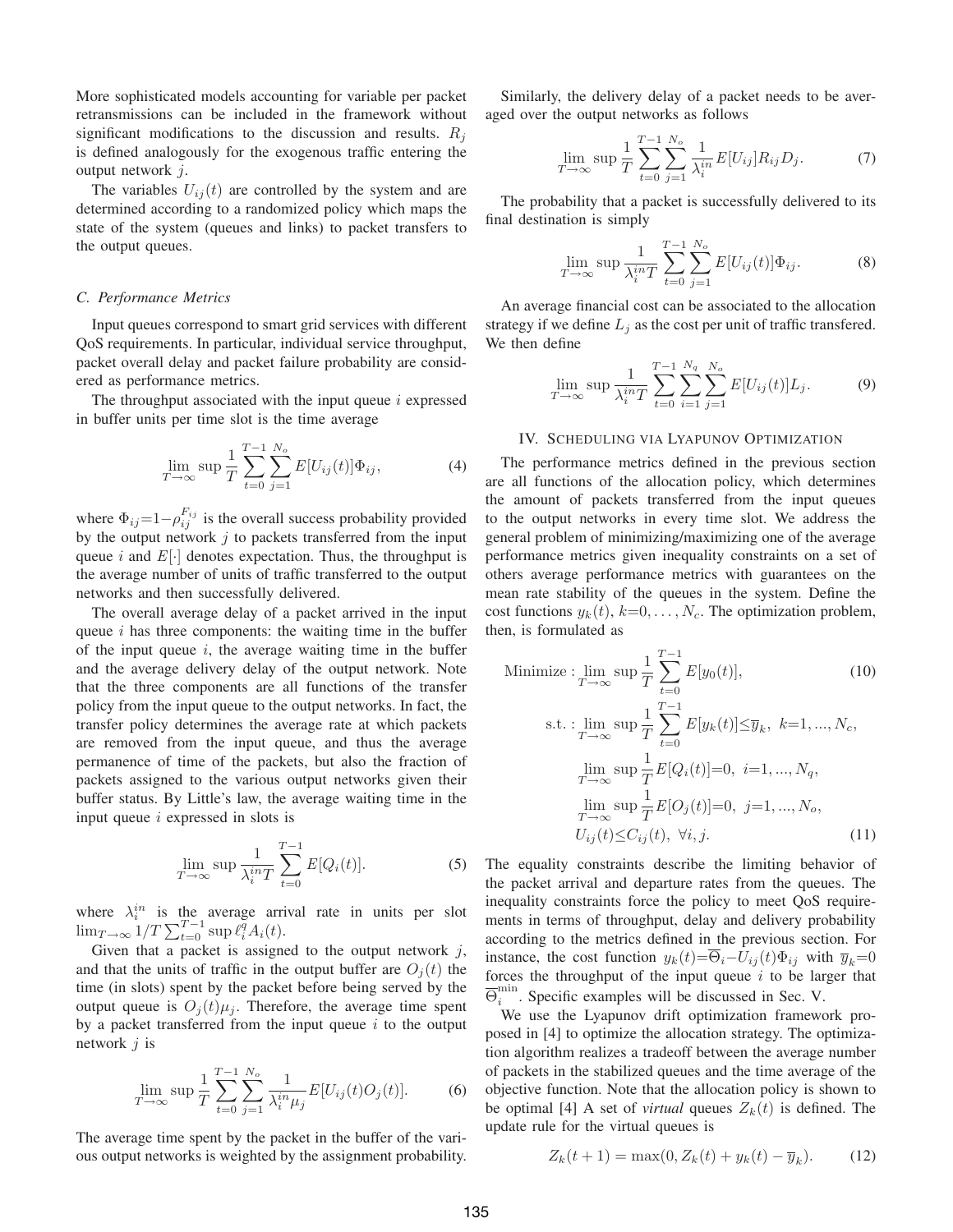

Fig. 2. Assignment rates as a function of the arrival rate in the output queue 1 from an external application  $(\lambda_1^o)$ .

Thus, virtual queues accumulate cost instead of packets.

Define the vector  $\Theta(t) = \{Q_i(t), O_j(t), Z_k(t)\}\forall i, j, k$  and the Lyapunov function

$$
L(\Theta(t)) = \frac{1}{2} \sum_{i=1}^{N_q} Q_i(t)^2 + \frac{1}{2} \sum_{i=1}^{N_o} O_i(t)^2 + \frac{1}{2} \sum_{i=1}^{N_c} Z_i(t)^2, \tag{13}
$$

and the Lyapunov drift

$$
\Delta(\Theta(t)) = L(\Theta(t+1)) - L(\Theta(t)). \tag{14}
$$

The allocation algorithm greedily selects the transfer variables  $U_{i,j}(t) \leq \min[C_{ij}(t), Q_i(t)]$ ,  $\forall i, j$ , which minimize the driftplus-penalty

$$
\Delta(\Theta(t)) + VE[y_0(t)|\Theta(t)],\tag{15}
$$

where  $V$  is a positive weight that realizes a tradeoff between the average queue (including virtual queues) size and the objective function. This strategy is proved to stabilize the queues while keeping the objective function within a bounded distance from the optimum. The larger  $V$ , the closer the time average of the objective function is to the optimum and the larger the average size of the real and virtual queues. As shown in [4], mean rate stability of the virtual queues guarantees the policy to meet the inequality constraints.

## V. NUMERICAL RESULTS

In this section, numerical results are provided to illustrate how the algorithm allocates packets from the input queues to the output networks depending on the characteristics of the output networks and the QoS requirements of the input traffic. We consider a scenario with two input queues where the first and second input queue buffer large packets with relaxed delay constraints and small packets with stringent delay constraints, respectively. The output networks are:

- **output queue** 1**:** shared wired internet network with large output rate and small delivery delay. Concurrent applications inject a large amount of traffic in the output buffer. Packets sent to this output network incur a small financial cost.
- **output queue** 2: shared wireless networks with relatively large output rate and small delivery delay. Concurrent applications inject a large amount of traffic in the output buffer. Packets sent to this output network incur a high financial cost.



Fig. 3. Financial cost as a function of the arrival rate in the output queue 1 from an external application  $(\lambda_1^o)$ .

• **output queue** 3**:** dedicated PLC network with a small output rate and a large delivery delay. No concurrent applications and the packets sent to this output network incur no financial cost.

Packet arrivals in the input queue  $i=1, 2$  are assumed Poisson with rate  $\lambda_i^{in}$  pkt/slot. Arrivals in the output buffer j,  $j=1, 2, 3$  from external applications are Poisson with parameter  $\lambda_j^o$  pkt/slot. The objective of the algorithm is to minimize the overall financial cost while keeping the queues stable and meet constraints on the throughput and output buffer plus delivery delay.

Fig. 2 depicts the assignment rates, that is, the fraction of packets transferred from an input queue to the various output networks, as a function of  $\lambda_1^o$  (in the figure, the assignment rates from the input queue 2 to the output network). Fig. 3 and 4 depict the financial cost and the delay as a function of the same parameter.

If  $\lambda_1^o$  is small compared to the output rate of the output network 1, then the output buffer is almost empty of exogenous packets from other applications. Thus, the optimal strategy is to send all the packets from the input queue 1, which can be delivered with a relatively high delay, to the PLC network, which is the network with the largest delay, but the smallest financial cost. Delay critical packets are sent to the wired internet network, which, if the corresponding output buffer is empty, provides low latency in the output buffer and delivery delay, as well as a small financial cost.

As  $\lambda_1^o$  increases, the output buffer of the output network 1 fills with packets from the exogenous applications. As a consequence, the latency of the packets assigned to that output network increases. Moreover, the constraint on the stability of the output queue forces the algorithm to assign lesser packets to that output network as  $\lambda_1^o$  is increased. Thus, packets from the input queue 2 are redirected to the output network 2, which is more expensive, but provides lower latency and remains stable even with a larger amount of injected packets. The output buffer latency plus delivery delay of packets from the input queue 2 increases. In fact, those packets routed through the output network 1 incur a larger buffer latency, while those assigned to the output queue 1 incur an overall delay larger than those assigned to the output network 1 if  $\lambda_1^o$  is small.

It is possible to observe that the algorithm reacts to the increasing congestion of the output network 1, which was ini-